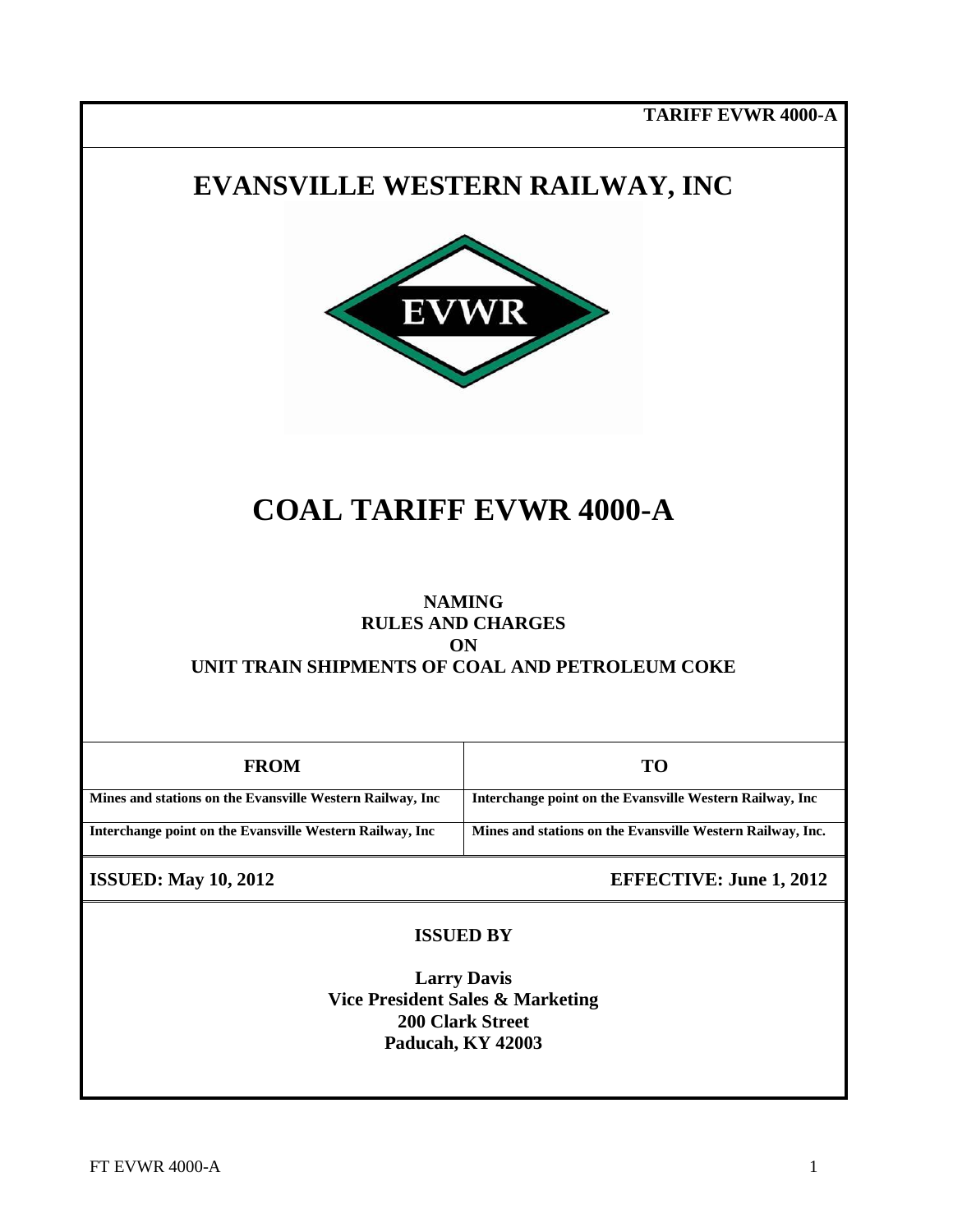|  |  | <b>TABLE OF CONTENTS</b> |
|--|--|--------------------------|
|--|--|--------------------------|

| <b>SUBJECT</b>                                                  | <b>ITEM</b> | <b>PAGE</b>    |
|-----------------------------------------------------------------|-------------|----------------|
| Application                                                     |             | 3              |
| <b>Station List and Conditions</b>                              | 10          | 3              |
| Reference to Tariffs, Items, Notes, Rules, Etc.                 | 20          | 3              |
| Capacities and Dimensions of Cars                               | 45          | 3              |
| Method of Canceling and Amending the Tariff                     | 75          | 3              |
| <b>Intrastate Application</b>                                   | 105         | 3              |
| Definition of Ton                                               | 125         | 3              |
| <b>Limitations on Unit Train Service</b>                        | 130         | $\overline{4}$ |
| Definition of a Unit Train                                      | 135         | 4              |
| Cars Furnished by Consignor or Consignee                        | 145         | $\overline{4}$ |
| Charges for Transporting Privately Owned/Leased Empty Coal Cars | 155         | 4              |
| Pull Through Service for Loading or Unloading                   | 160         | 5              |
| Intraterminal and Intraplant Switching                          | 165         | 5              |
| <b>Scale Tests</b>                                              | 167         | 5              |
| Demurrage Rules and Charges                                     | 170         | 6              |
| Requirements for Loading and Uploading                          | 175         | 6              |
| <b>Cancellation of Empty Unit Trains</b>                        | 180         | 6              |
| Weighing                                                        | 200         | 7              |
| Holding Charge on Loaded Cars Held for Instructions             |             | 7              |
| Turning of Private or Railroad Marked Cars or Locomotives       |             | 7              |
| <b>Freeze Proofing</b>                                          |             | 7              |
| Force Majeure                                                   | 270         | 7              |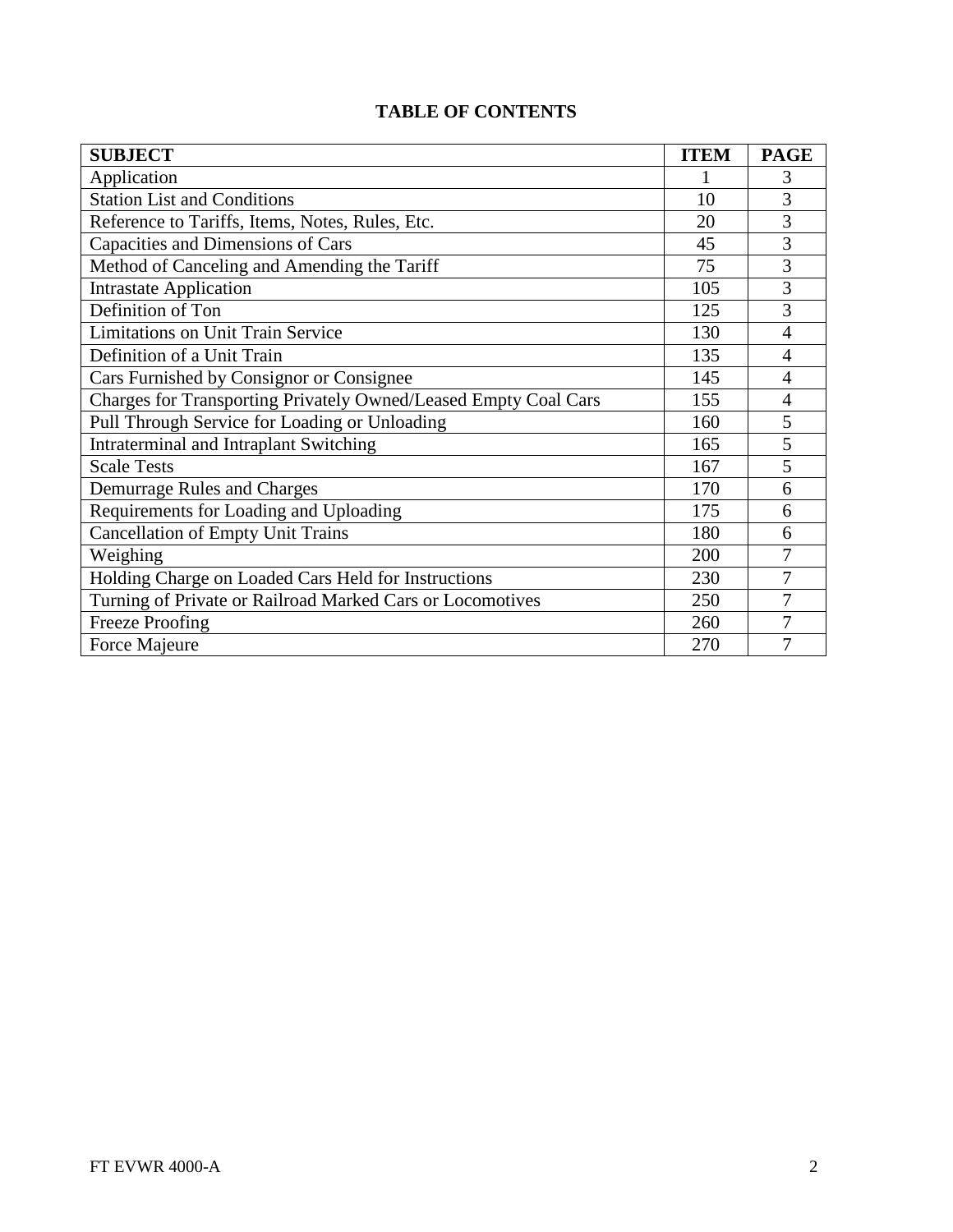## **APPLICATION OF TARIFF**

#### **APPLICATION - ITEM 1**

This tariff contains rates, rules, regulation, etc. which govern the transportation of unit trains of bituminous coal and petroleum coke from, to and between stations and interchanges served by the Evansville Western Railway, Inc.

If provisions in other lawful tariffs to which the EVWR is a party contain provisions which conflict with the provisions of this tariff, this tariff shall supersede and govern the commodities named herein.

### **RULES AND OTHER REGULATIONS**

#### **STATION LISTS AND CONDITIONS - ITEM 10**

This tariff is governed by the Official Railroad Station List, OPSL 6000-series, Railinc, Agent.

When a station is abandoned as of a date specified in the above named tariff, the rates from and to such station as published in this tariff are inapplicable on and after that date.

#### **REFERENCE TO TARIFFS, ITEMS, NOTES, RULES, ETC. - ITEM 20**

Where reference is made in this tariff to tariffs, items, notes, rules, etc., such references are continuous and include supplements to and successive issues of such tariffs, and reissues of such items, notes, rules, etc.

#### **CAPACITIES AND DIMENSIONS OF CARS - ITEM 45**

For marked capacities, lengths, dimensions and cubical capacities of cars, see the Official Railway Equipment Register.

#### **METHOD OF CANCELING AND AMENDING THE TARIFF - ITEM 75**

When amended, this tariff will be replaced in its entirety using letter suffixes to cancel, replace and supersede the prior version, beginning with A. Tariff 4000 is replaced by 4000-A, which is replaced by 4000-B, etc.

#### **INTRASTATE APPLICATION - ITEM 105**

Provisions in this tariff will apply on intrastate traffic to the same extent as applicable on interstate traffic.

#### **DEFINITION OF TON - ITEM 125**

Where the term "ton" is used in this tariff, it means a ton of 2,000 pounds.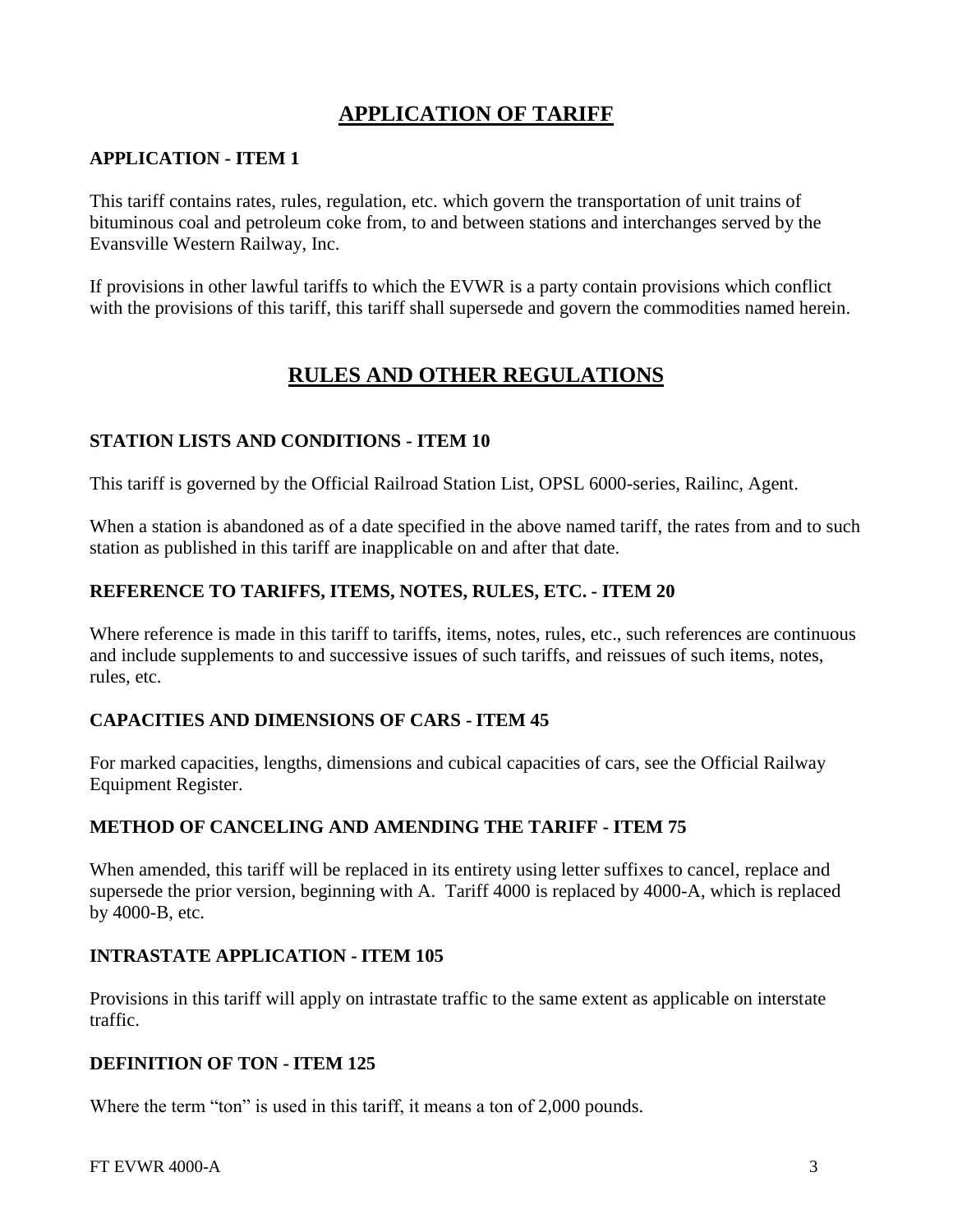#### **LIMITATIONS ON UNIT TRAIN SERVICE - ITEM 130**

Unit train service requires special infrastructure and operating capabilities that may not be needed for single car or multi-car service. EVWR is not capable of providing unit train service to or from every station. Customers must obtain EVWR Operations approval and confirmation that unit train service can be provided at a particular station and/or industry location prior to request for such service. Customers must confirm with any railroad connecting to EVWR that unit train service can be provided at locations to which customer wants to transport a unit train to or from.

#### **DEFINITION OF A UNIT TRAIN - ITEM 135**

A unit train is a single set of a minimum of 70 cars containing no less than 8100 tons with locomotives attached, provided for the movement of product to one origin for loading or one destination for unloading where the locomotives and cars move through the customer's facility in a single continuous movement. Mine origins will be expected to load and destinations will be expected to unload a train continuously from the time the train enters the facility until completion of loading or unloading.

EVWR does not provide the service of aggregating or disaggregating cars to constitute a unit train. When necessary to switch cars in and/or out of unit train sets, additional switching fees will be assessed for this service as provided for in Item 165.

#### **CARS FURNISHED BY CONSIGNOR OR CONSIGNEE - ITEM 145**

Cars furnished by consignor or consignee for the transportation of products herein via the Evansville Western Railway, Inc. are not subject to the provisions of Tariff ASLG 6007-series and any applicable mileages contained therein will not be paid by EVWR on cars used in movements on this railroad.

#### **CHARGES FOR TRANSPORTING PRIVATELY OWNED/LEASED EMPTY COAL CARS - ITEM 155**

Transportation rates published in tariffs or contracts by EVWR or by another railroad that interchanges with EVWR, include the movement of privately owned or leased empty railcars on EVWR via reverse route to the point of loading or interchange with another carrier either immediately prior to or immediately subsequent to a loaded revenue move. EVWR will assess freight charges for empty private car moves in the following situations:

- Moves that are not returning to the same point where the preceding loaded move originated on EVWR or was interchanged to EVWR by another carrier.
- Moves that are subsequent to a non-chargeable empty move.
- Moves that are subsequent to a chargeable empty move, unless the second move is immediately followed by a loaded move.

The charge for this service for unit trains of 70 cars or more is \$1.25 per mile per car, subject to a minimum charge of \$90.00 per car, subject to fuel surcharge tariff EVWR 8500. Shipments of less than 70 car lots are not subject to tariff EVWR 4000-Series, but EVWR 8001-Series.

EXCEPTION: This item will not apply on cars involved and damaged in derailments and sent to repair facilities for repair.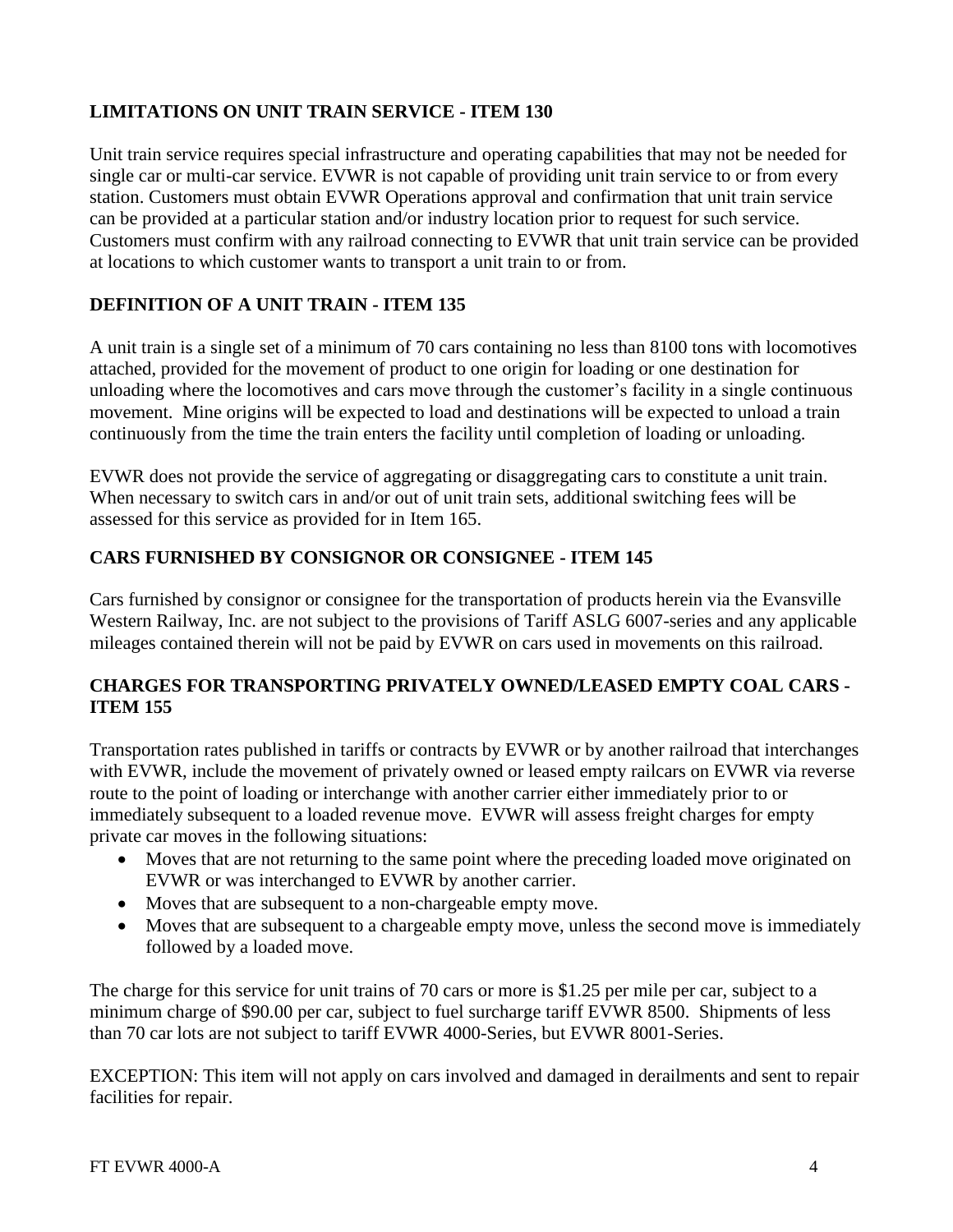#### **PULL THROUGH SERVICE FOR LOADING OR UNLOADING - ITEM 160**

EVWR, upon request of the consignor or consignee, will move cars at a controlled speed for the purpose of loading or unloading railcars. Free time allowance is 2.6 minutes per car. For example, the allowance for a 100 car train is 260 minutes.

Time exceeding the allowance will be billed at the rate of \$6.50 per minute per train.

Actual time will be computed when the first car in the train begins to move through the facility and ends when the last car in the train has been loaded or unloaded, as the case may be. If movement through the facility is prevented by any cause attributable to the mine origin or destination, the loading or unloading time will begin when EVWR would ordinarily have begun to move through the facility.

If the locomotives and/or crew are released prior to completion of loading or unloading without a train of loaded or unloaded cars being tendered, a charge of \$2,000.00 per consignment will be made upon recall of locomotives and/or crew. The pull through time will stop when the locomotives and/or crew are removed from the consist, and will restart when the locomotives and/or crew return to the consist.

When loading or unloading operations are suspended, for reasons other than force majeure, the locomotives and cars are subject to demurrage as described in Item 170.

#### **INTRATERMINAL AND INTRAPLANT SWITCHING - ITEM 165**

Intraplant or intraterminal switching charges occur when car/s are set out from or added to unit trains at facilities.

- (A) Intraplant switching is a switching movement from one location to another location at a facility to another location at the same facility where the service can be performed without leaving the facility. The charge for this service is \$300 per car.
- (B) Intraterminal switching is hereby defined as a switching movement outside the boundaries of a facility, to another industry or track owned by this railroad, but not to or from interchange with a connecting railroad. The charge for this service is \$375 per car.

#### **SCALE TESTS – ITEM 167**

Upon request, EVWR will perform scale tests at customer facilities using EVWR locomotives and crews. The charge for this service is \$3500, provided the test can be accomplished with one crew. If additional crews are needed to complete the test, the charge will be \$2000 for each additional crew used.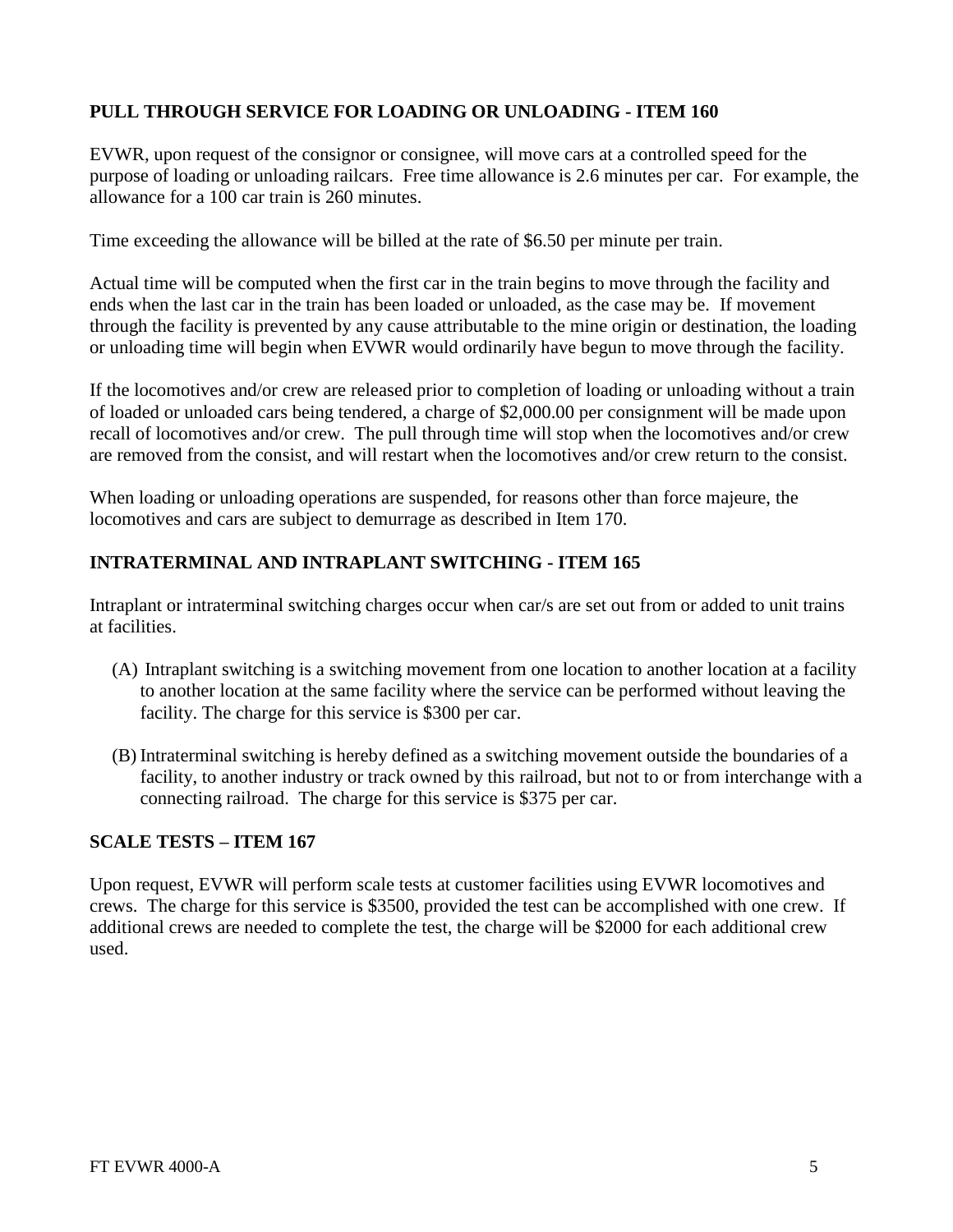#### **DEMURRAGE RULES AND CHARGES** - **ITEM 170**

Unit trains used in transporting the products covered by this tariff will be subject to the following demurrage rules:

- 1. The time that trains are being loaded or unloaded by EVWR personnel under the provisions specified in Item 160 is excluded from "Demurrage Time" calculations.
- 2. "Demurrage Time" includes the total amount of time the cars and locomotives are held, but not being loaded or unloaded, at the mine loadout, industry track or when constructively placed on EVWR track.
- 3. Constructive placement applies when actual placement is prevented due to a cause attributable to the loading or unloading facility.
- 4. Demurrage time is calculated from the time the demurrage event begins until it ends. If a train is constructively placed, the amount of time between the times the train was ordered for placement to the actual placement will be deducted from the demurrage time.
- 5. Demurrage time includes:
	- (a) The amounts of time locomotives are in a demurrage status.
	- (b) The amounts of time private cars are held on railroad tracks under constructive placement.
	- (c) The amounts of time railroad furnished cars are held on railroad tracks under constructive placement and the amount of time in demurrage status at the industry siding/track.
- 6. The following demurrage charges apply:
	- (a) Locomotive consist detention: \$275 per hour, or fraction thereof.
	- (b) Private cars held on railroad tracks: \$1 per car per hour, or fraction thereof.
	- (c) Railroad owned or leased cars: \$3 per car per hour, or fraction thereof.

#### **REQUIREMENTS FOR LOADING AND UNLOADING - ITEM 175**

All Coal Facilities (Origins and Destinations) are required to load and unload trains 24 hours per day.

#### **CANCELLATION OF EMPTY UNIT TRAINS - ITEM 180**

If customer orders an empty unit train for loading, and subsequently cancels the order, train cancellation fees will be assessed according to the following circumstances:

- For EVWR local trains, when cancelled after the EVWR crew has been called for duty
- For interline trains, when cancelled after a unit train has been received in interchange from a railroad connecting to EVWR, requiring return of the empty train to the connecting railroad.

In either case, customer will be subject to a train cancellation fee of \$1500, in addition to transportation charges for private cars described in item 155. If the cancelled train consisted of railroad owned/leased cars, item 155 transportation charges will apply to railroad owned/leased cars as well as to private cars.